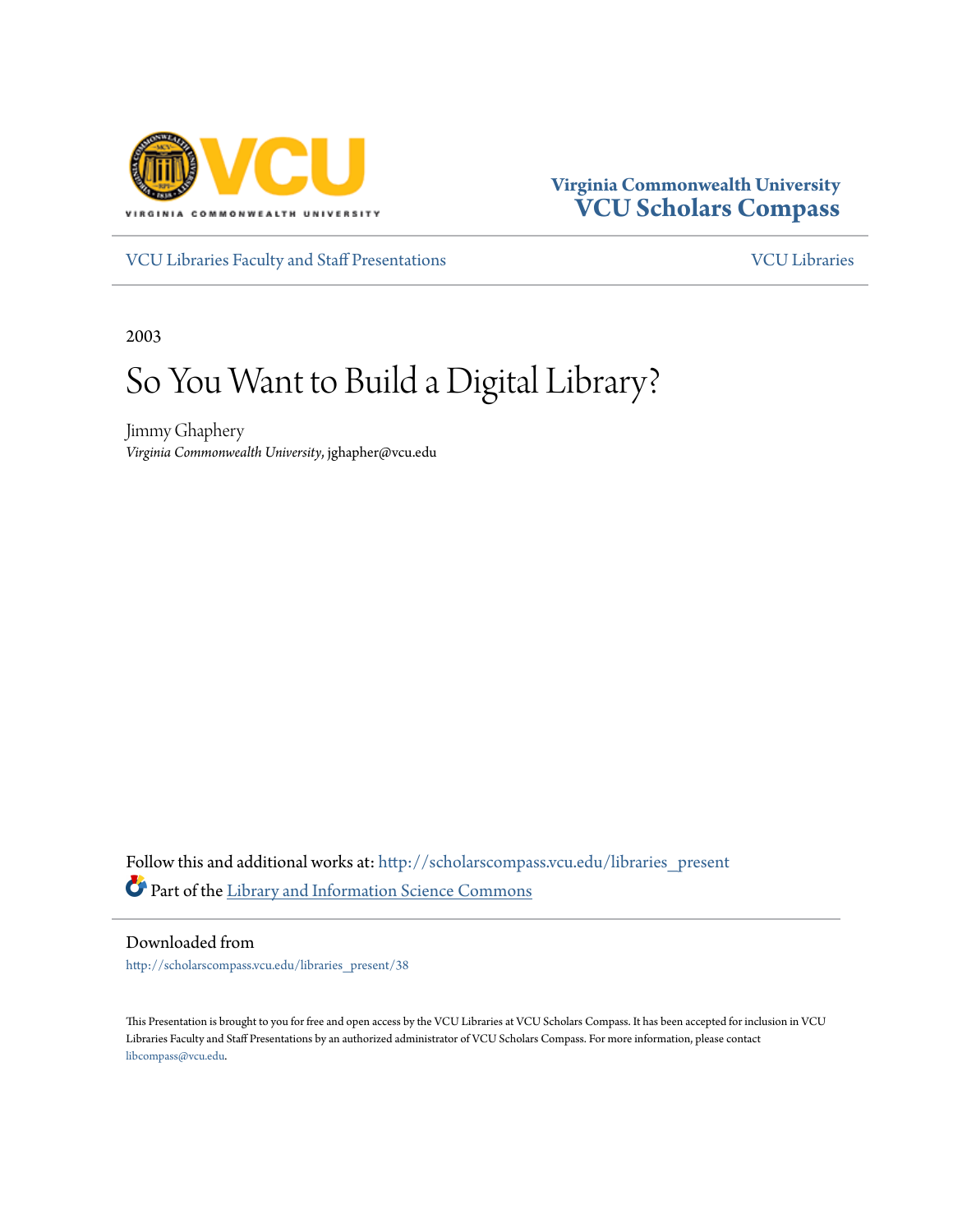

#### **Digital Library Overview**

#### **Four major projects with unique features and history:**

- •Digitizing local collections
- •Another organization's collection
- •A borrowed collection
	- "So You Want to Build a Digital Library?". Concurrent Session. Virginia Library Association Annual Conference. November 7, 2003.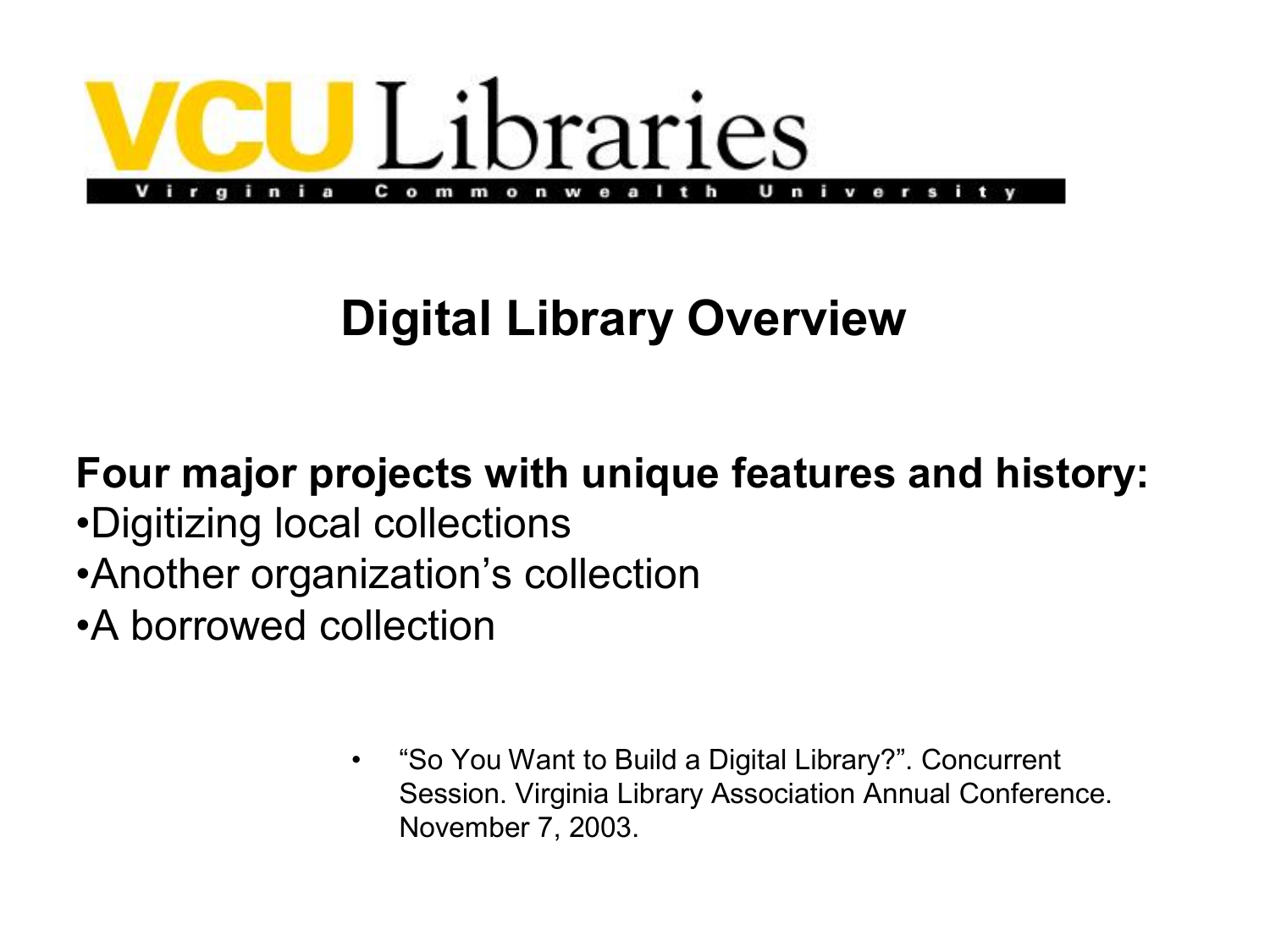

The projects employ two different architectures: •Local Cold Fusion Scripting plus Access •Commercial Digital Asset Management Software

Dollars versus Hours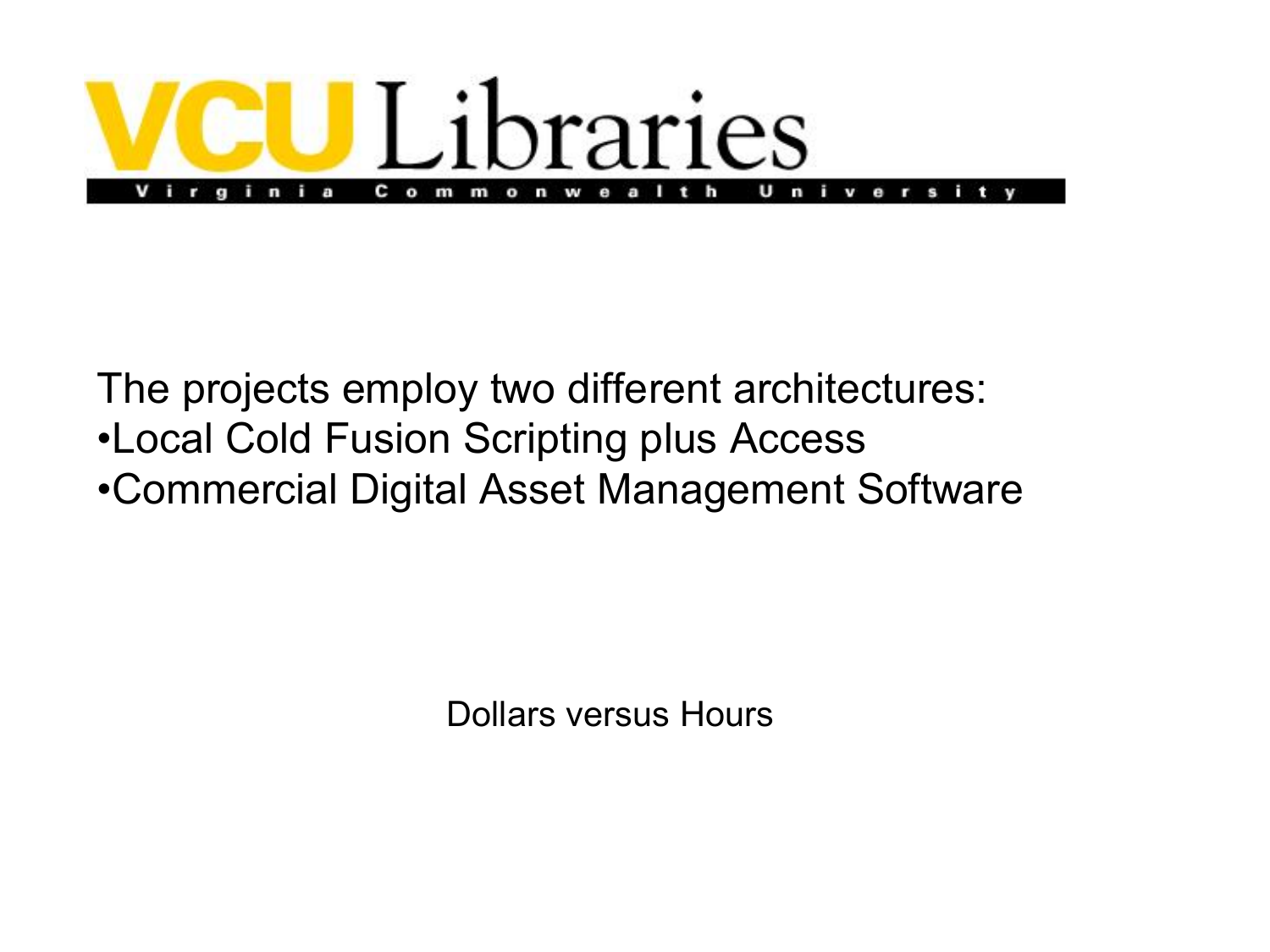#### Rarely Seen Richmond Postcards

![](_page_3_Picture_1.jpeg)

- 1998: Static web pages with 60 cards.
- Spring 1999: Local postcard collector sees the site and lends 3,000 postcards to VCU Libraries.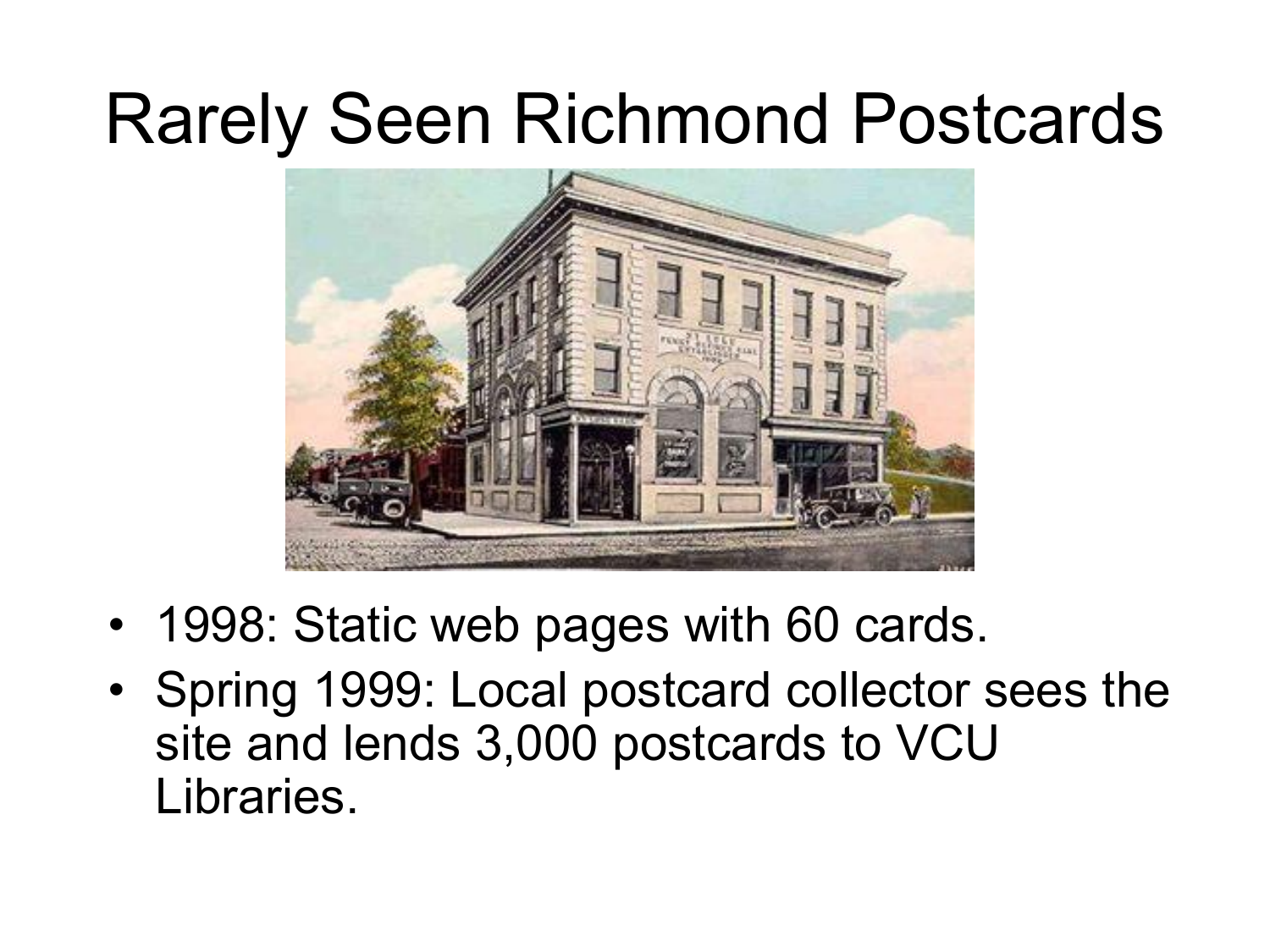#### Rarely Seen Richmond Postcards

![](_page_4_Picture_1.jpeg)

- Summer/Fall 1999: 400 cards selected and scanned at high resolutions 300 dpi.
- Winter 1999: Metadata is inputted into Access table.
- Spring 2000: Metadata work continues and Cold Fusion are scripts are developed to search and browse the collection.
- June 8, 2000: Site goes to production
- June 9: Server crashes while Jimmy is in Montana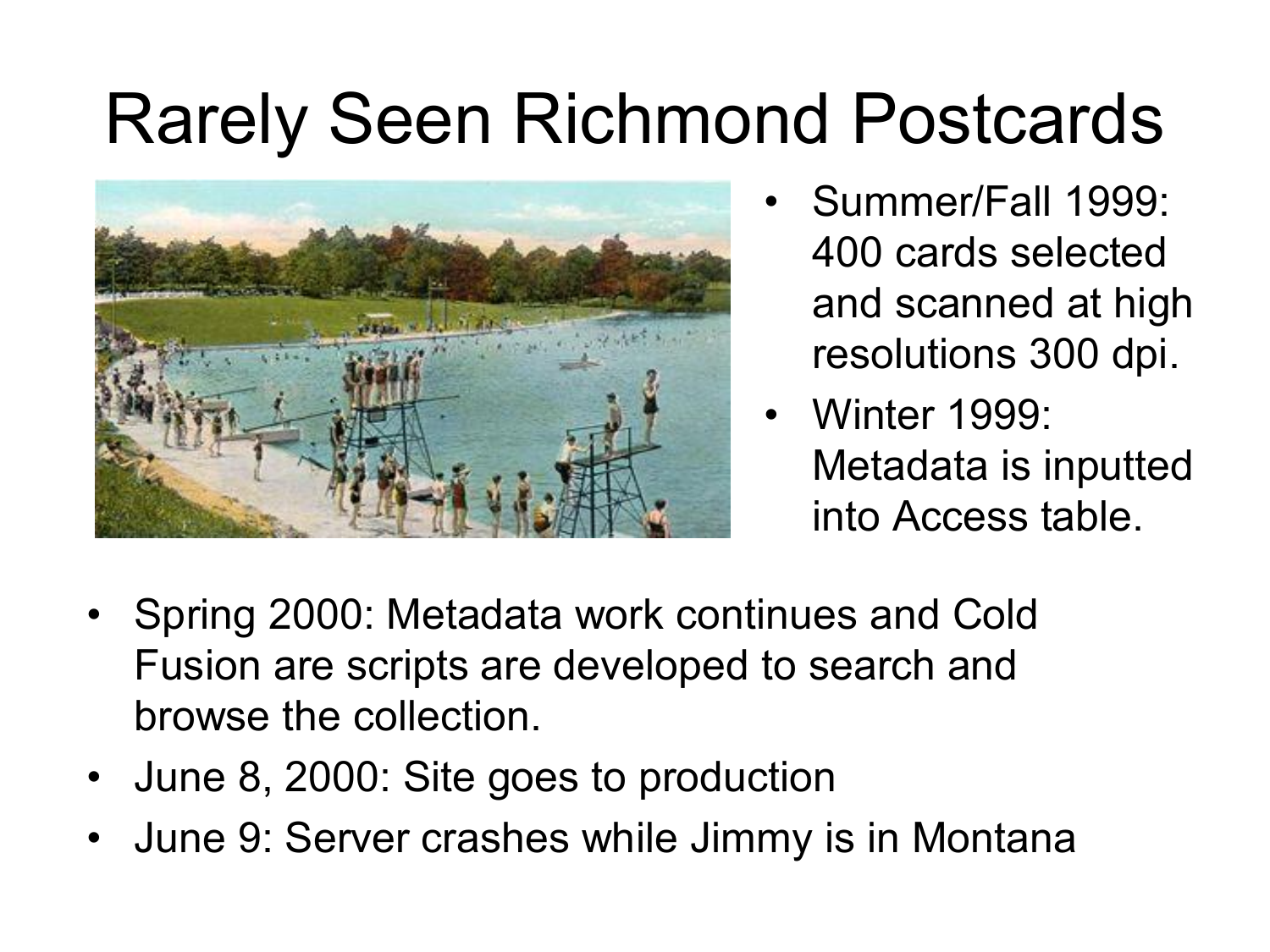#### Rarely Seen Richmond Postcards

![](_page_5_Picture_1.jpeg)

- Cards are eventually donated to VCU Libraries, based on success of the project.
- High resolution scans backed up to CD.
- Relationship to VCU fields of study.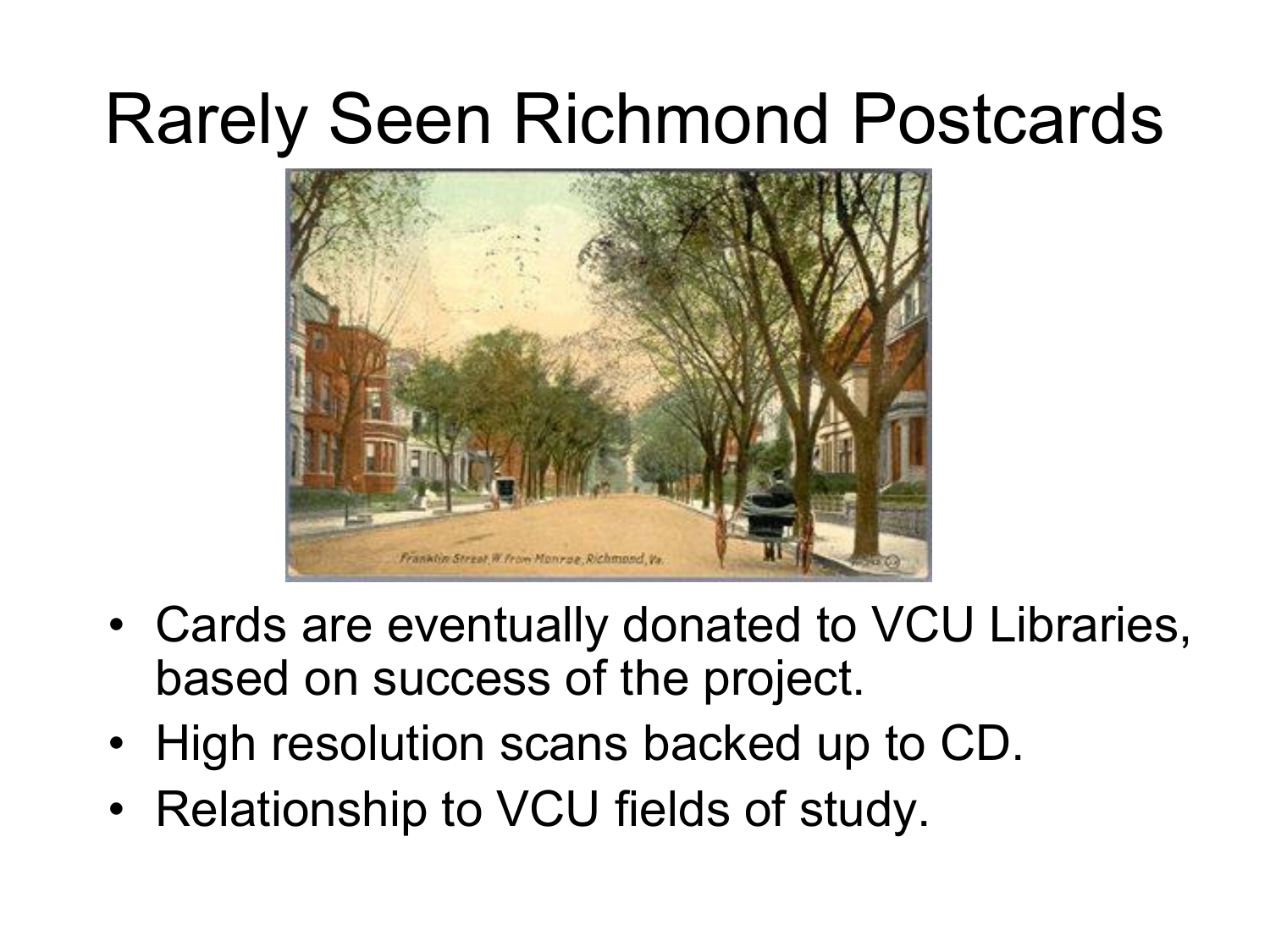### Through the Lens of Time

![](_page_6_Picture_1.jpeg)

• Summer 1999: 300 images are selected from the Valentine Museum's Cook Collection of Photography.

- Fall/Winter 1999: Images are scanned and metadata is entered.
- Summer 2000: Cold Fusion scripts from postcard are adapted for Cook.
- August 31, 2000: Cook goes to production.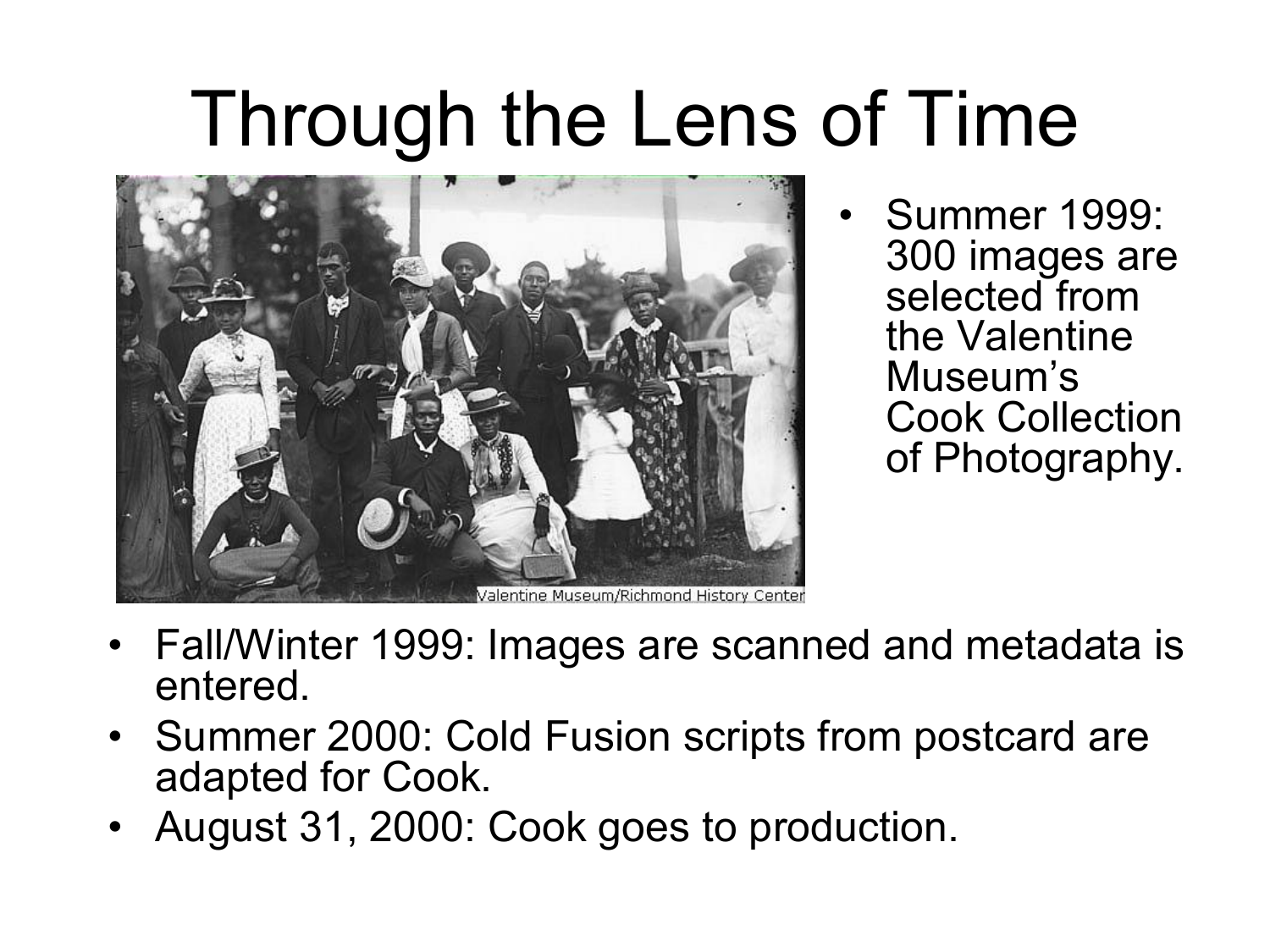### Through the Lens of Time

![](_page_7_Picture_1.jpeg)

- Copyright statement
- Thumbnails
- Subject browse
- Narrated slide show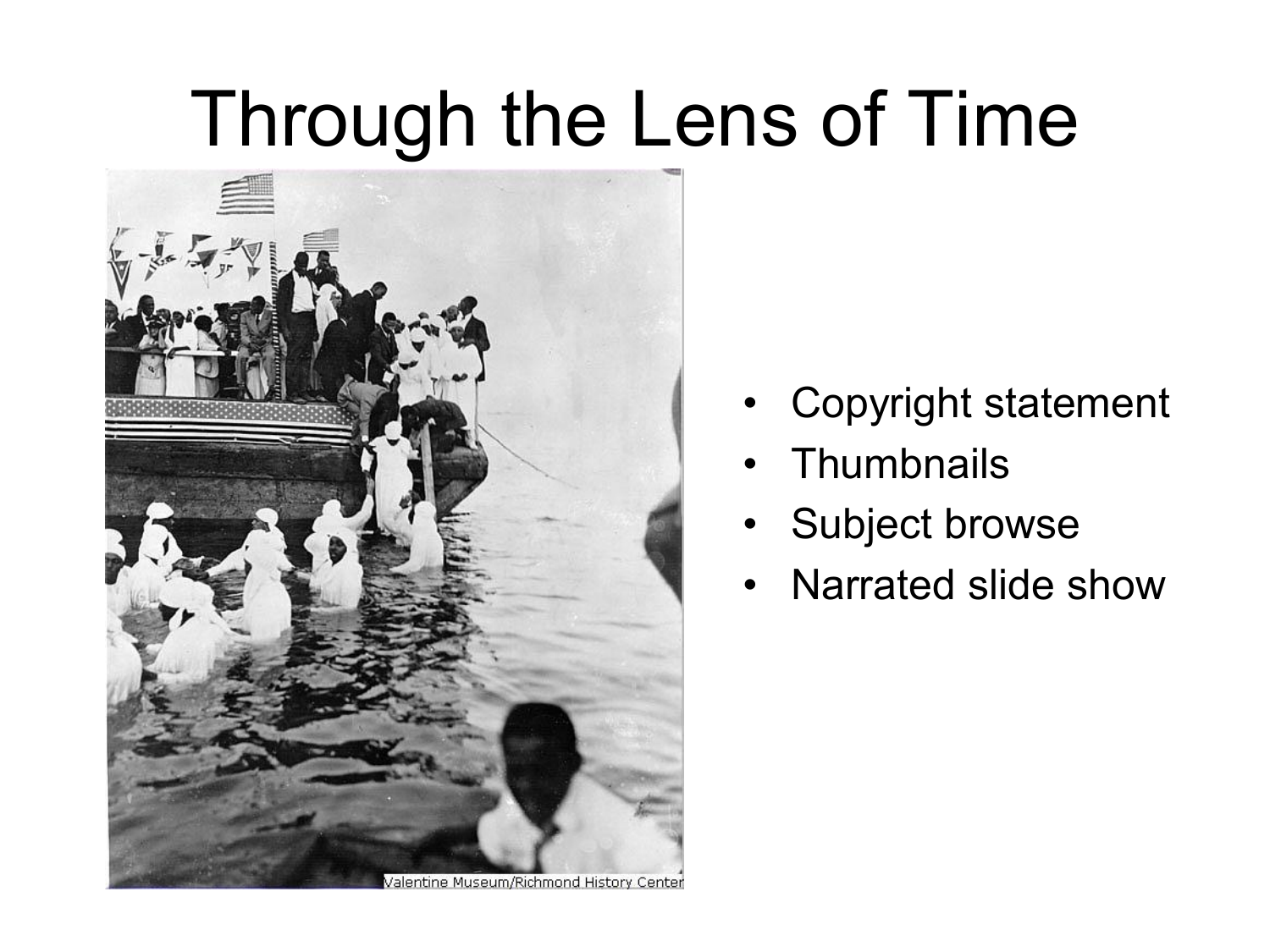## Oral Pathology

![](_page_8_Picture_1.jpeg)

• 57 images of the most common abnormalities of the oral cavity. Originally 35 mm slides.

- Images from faculty member used in conjunction with Dentistry class in Oral Pathology.
- Traditionally, students viewed copies of the slides onsite to prepare for exams.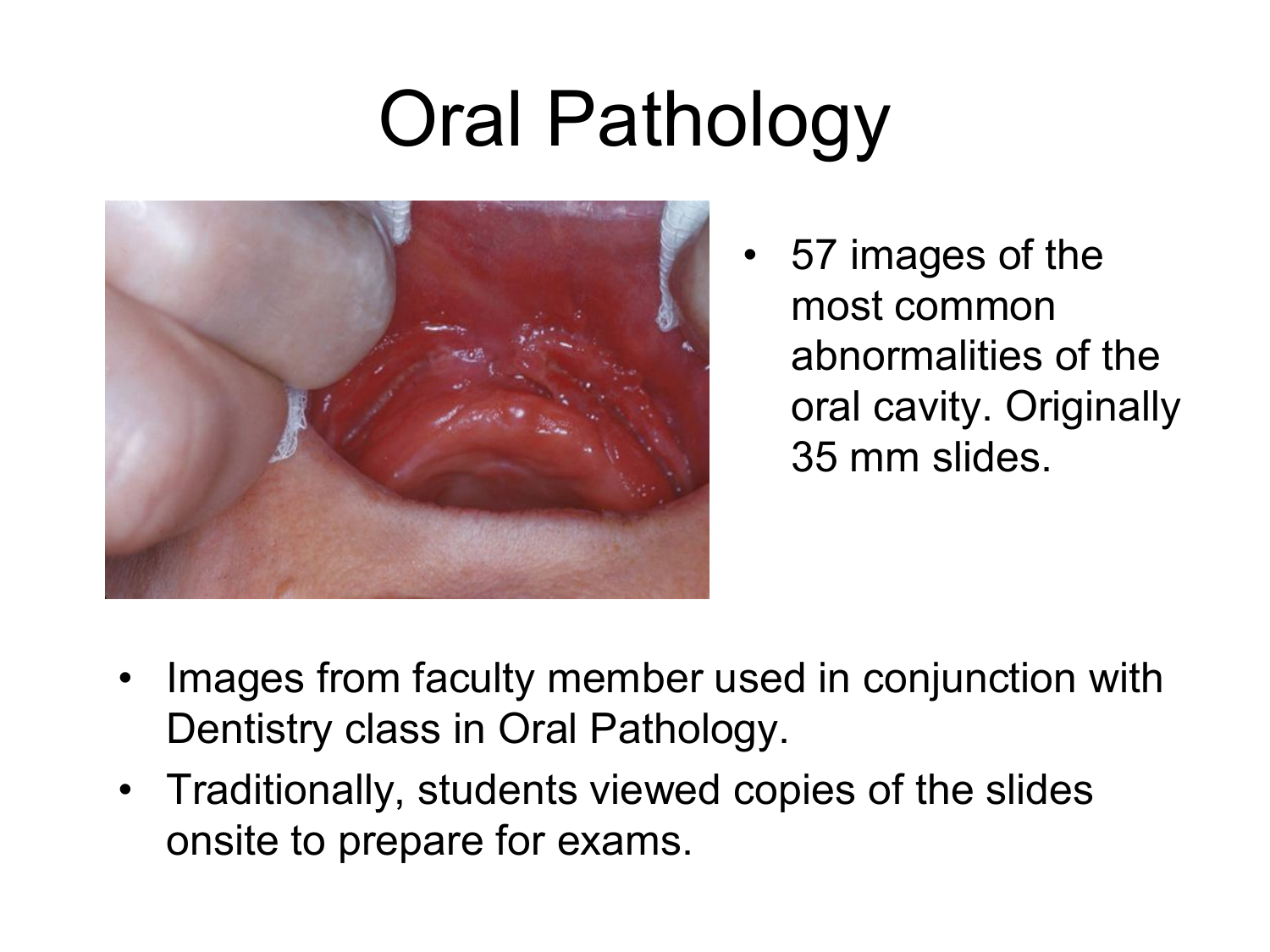# Oral Pathology

![](_page_9_Picture_1.jpeg)

- Jan 2001 April 2002.
- Dependent on faculty for metadata expertise.
- Project designed with teaching in mind.

- OCLC CORC contributed parent level record.
- American Dental Association copyright permission.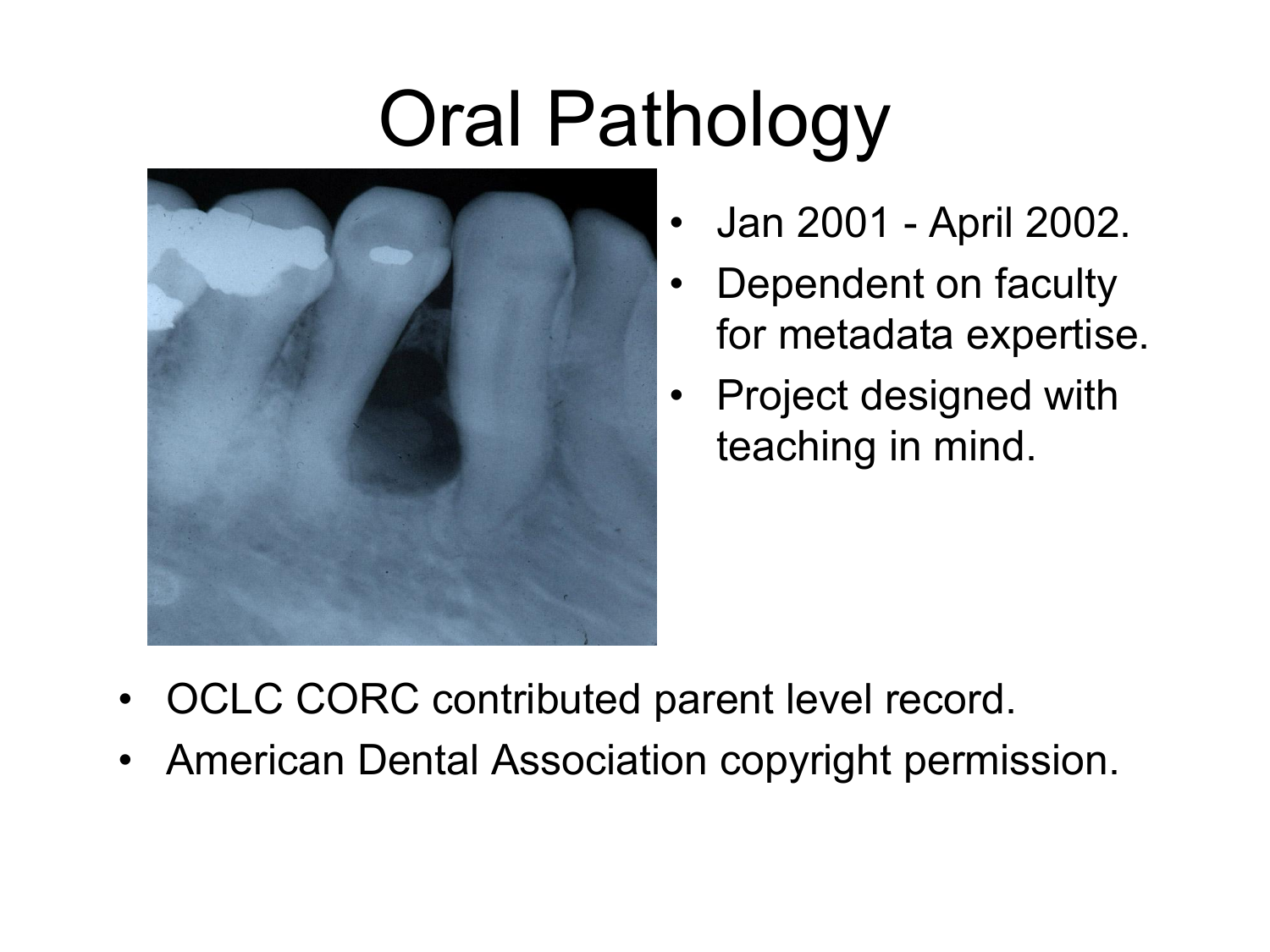# VCU Historic Images

| VINI                                                                                                                                                                                                                                                       |  |
|------------------------------------------------------------------------------------------------------------------------------------------------------------------------------------------------------------------------------------------------------------|--|
| Search ><br>Help                                                                                                                                                                                                                                           |  |
| <b>CATEGORIES</b><br><b>Aerials</b><br><b>Interiors</b><br>Exteriors<br><b>Athletics</b><br>MCV Hospitals<br>Research<br>Richmond<br><b>Student Life</b><br>Teaching<br>Virginia<br>Schools<br><b>Life Sciences</b><br>Architectural Details<br>New Images |  |
| Show All                                                                                                                                                                                                                                                   |  |

- Parallel Development of Searchable Digital Images by VCU Creative Services Imaging Lab
- VCU Images 2000
- VCU Historic Images 2001
- Canto Cumulus architecture www.canto.com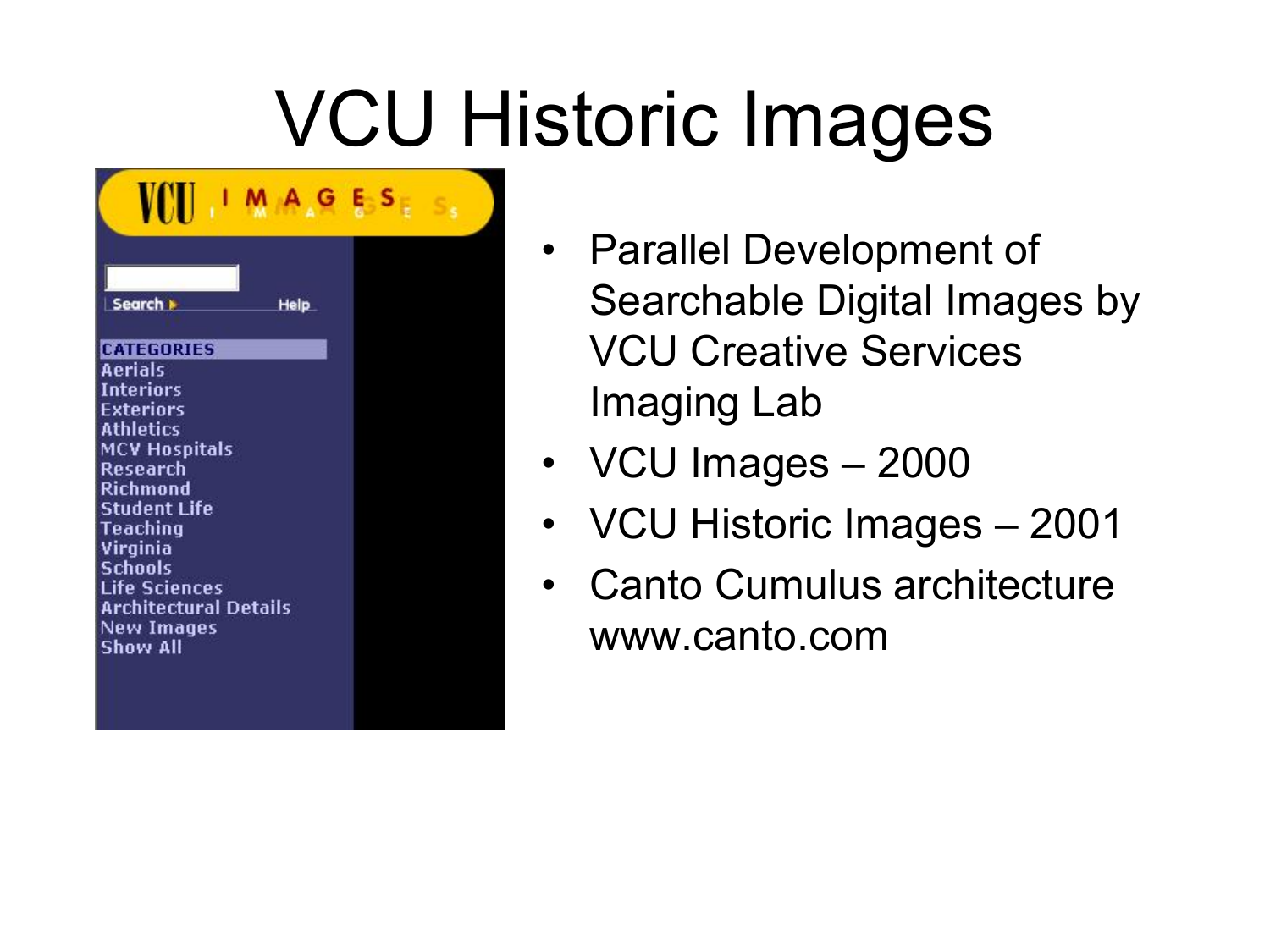### VCU Historic Images

![](_page_11_Picture_1.jpeg)

- 329 images selected by and from the VCU Libraries Special Collections and Archives.
- Scanned by VCU Libraries.
- Metadata added by VCU Libraries with the Cumulus system.